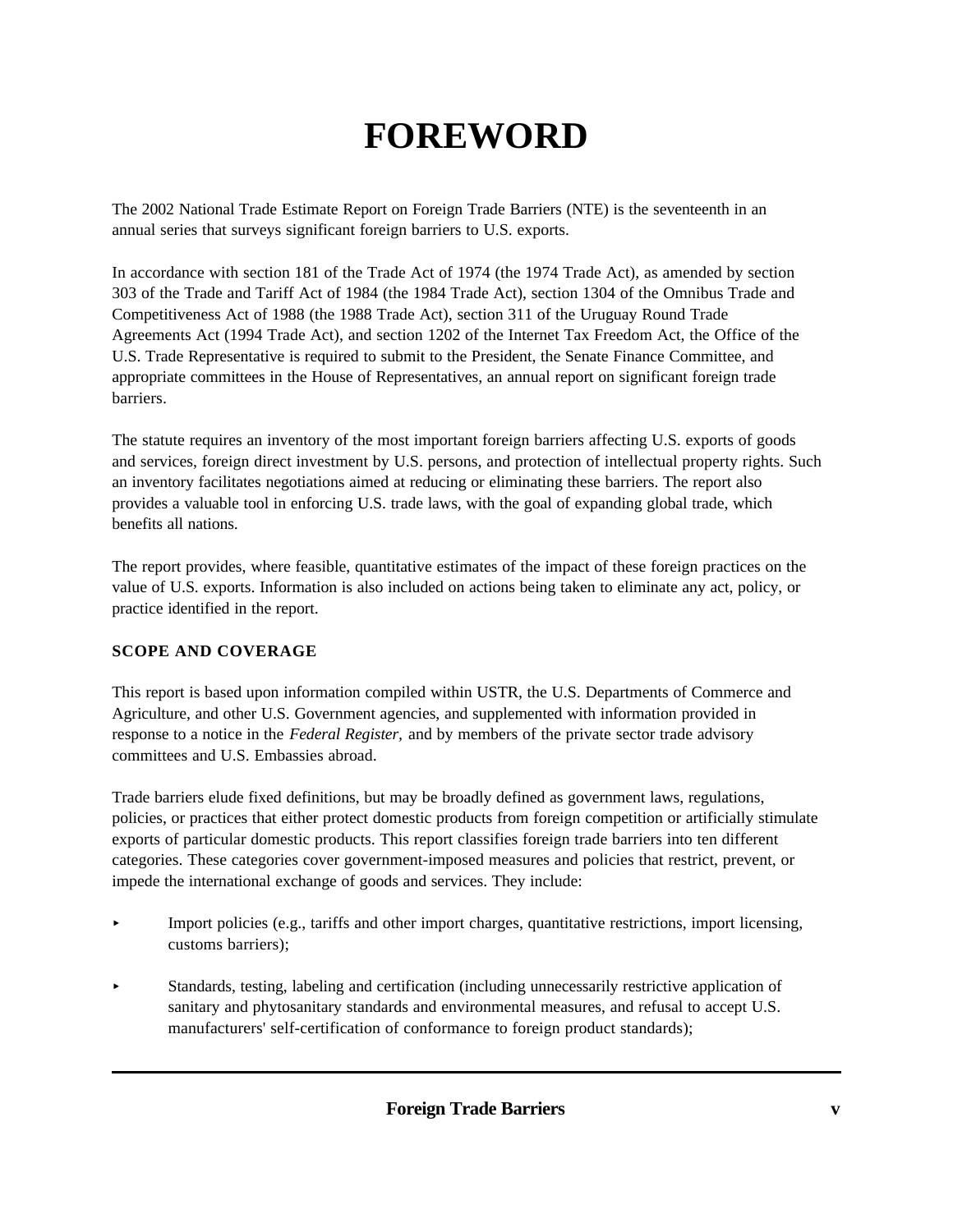- < Government procurement (e.g., "buy national" policies and closed bidding);
- < Export subsidies (e.g., export financing on preferential terms and agricultural export subsidies that displace U.S. exports in third country markets);
- Lack of intellectual property protection (e.g., inadequate patent, copyright, and trademark regimes);
- $\blacktriangleright$  Services barriers (e.g., limits on the range of financial services offered by foreign financial institutions,<sup>1</sup> regulation of international data flows, and restrictions on the use of foreign data processing);
- $\blacktriangleright$  Investment barriers (e.g., limitations on foreign equity participation and on access to foreign government-funded research and development (R&D) programs, local content and export performance requirements, and restrictions on transferring earnings and capital);
- < Anticompetitive practices with trade effects tolerated by foreign governments (including anticompetitive activities of both state-owned and private firms that apply to services or to goods and that restrict the sale of U.S. products to any firm, not just to foreign firms that perpetuate the practices);
- $\blacktriangleright$  Trade restrictions affecting electronic commerce (e.g., tariff and nontariff measures, burdensome and discriminatory regulations and standards, and discriminatory taxation); and
- $\blacktriangleright$  Other barriers (barriers that encompass more than one category, e.g., bribery and corruption,<sup>2</sup> or that affect a single sector).

The NTE report covers significant barriers, whether they are consistent or inconsistent with international trading rules. Many barriers to U.S. exports are consistent with existing international trade agreements. Tariffs, for example, are an accepted method of protection under the General Agreement on Tariffs and Trade (GATT). Even a very high tariff does not violate international rules unless a country has made a "bound" commitment not to exceed a specified rate. On the other hand, where measures are not consistent with international rules, they are actionable under U.S. trade law and through the World Trade Organization (WTO).

This report discusses the largest export markets for the United States, including: 49 nations, the European Union, Taiwan, Hong Kong and two regional bodies. Some countries were excluded from this report due primarily to the relatively small size of their markets or the absence of major trade complaints from representatives of U.S. goods and services sectors. However, the omission of particular countries and barriers does not imply that they are not of concern to the United States.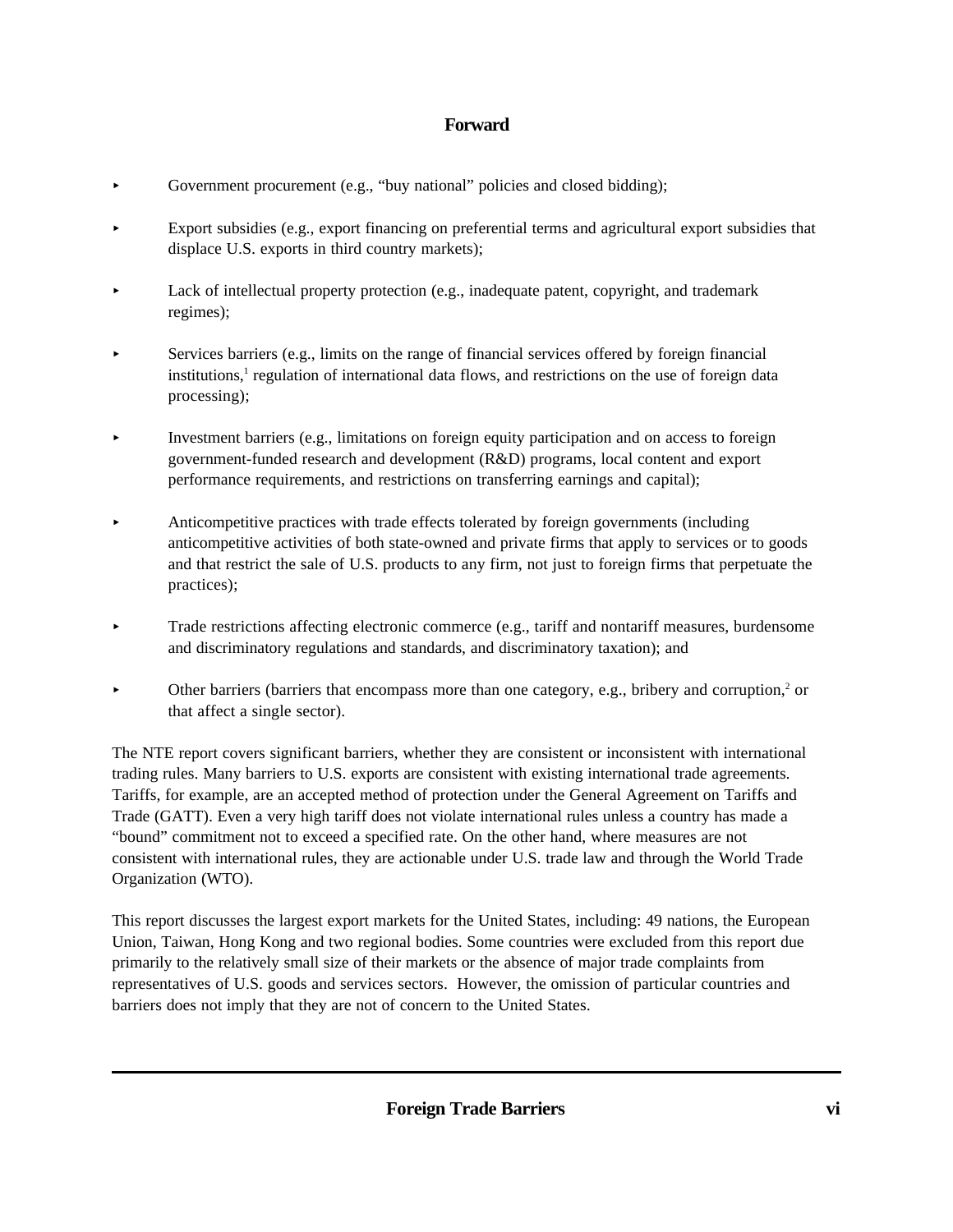In prior reports, most non-market economies also were excluded, since the trade barriers in those countries were qualitatively different from those found in other economies. However, as the economies of the republics of the former Soviet Union and most economies of the countries of Central Europe evolve away from central planning toward a market orientation, some of them have changed sufficiently to warrant an examination of their trade regimes. Where such examination has revealed trade barriers, those barriers have been included in this report.

The merchandise trade data contained in the NTE report are based on total U.S. exports, free alongside  $(f.a.s.)<sup>3</sup>$  value, and general U.S. imports, customs value, as reported by the Bureau of the Census, Department of Commerce. (NOTE: These data are ranked according to size of export market in the Appendix). The services data are from the November 2001 issue of the Survey of Current Business (collected from the Bureau of Economic Analysis, Department of Commerce).The direct investment data are from the September 2001 issue of the Survey of Current Business (collected from the Bureau of Economic Analysis, Department of Commerce).

## **TRADE IMPACT ESTIMATES AND FOREIGN BARRIERS**

Wherever possible, this report presents estimates of the impact on U.S. exports of specific foreign trade barriers or other trade distorting practices. However, it must be understood that these estimates are only approximations. Also, where consultations related to specific foreign practices were proceeding at the time this report was published, estimates were excluded, in order to avoid prejudice to those consultations.

The estimates included in this report constitute an attempt to assess quantitatively the potential effect of removing certain foreign trade barriers on particular U.S. exports. However, the estimates cannot be used to determine the total effect upon U.S. exports to either the country in which a barrier has been identified or to the world in general. In other words, the estimates contained in this report cannot be aggregated in order to derive a total estimate of gain in U.S. exports to a given country or the world.

Trade barriers or other trade distorting practices affect U.S. exports to another country because these measures effectively impose costs on such exports that are not imposed on goods produced domestically in the importing country. In theory, estimating the impact of a foreign trade measure upon U.S. exports of goods requires knowledge of the (extra) cost the measure imposes upon them, as well as knowledge of market conditions in the United States, in the country imposing the measure, and in third countries. In practice, such information often is not available.

Where sufficient data exist, an approximate impact of tariffs upon U.S. exports can be derived by obtaining estimates of supply and demand price elasticities in the importing country and in the United States. Typically, the U.S. share of imports is assumed to be constant. When no calculated price elasticities are available, reasonable postulated values are used. The resulting estimate of lost U.S. exports is approximate, depends upon the assumed elasticities, and does not necessarily reflect changes in trade patterns with third countries. Similar procedures are followed to estimate the impact upon our exports of subsidies that displace U.S. exports in third country markets.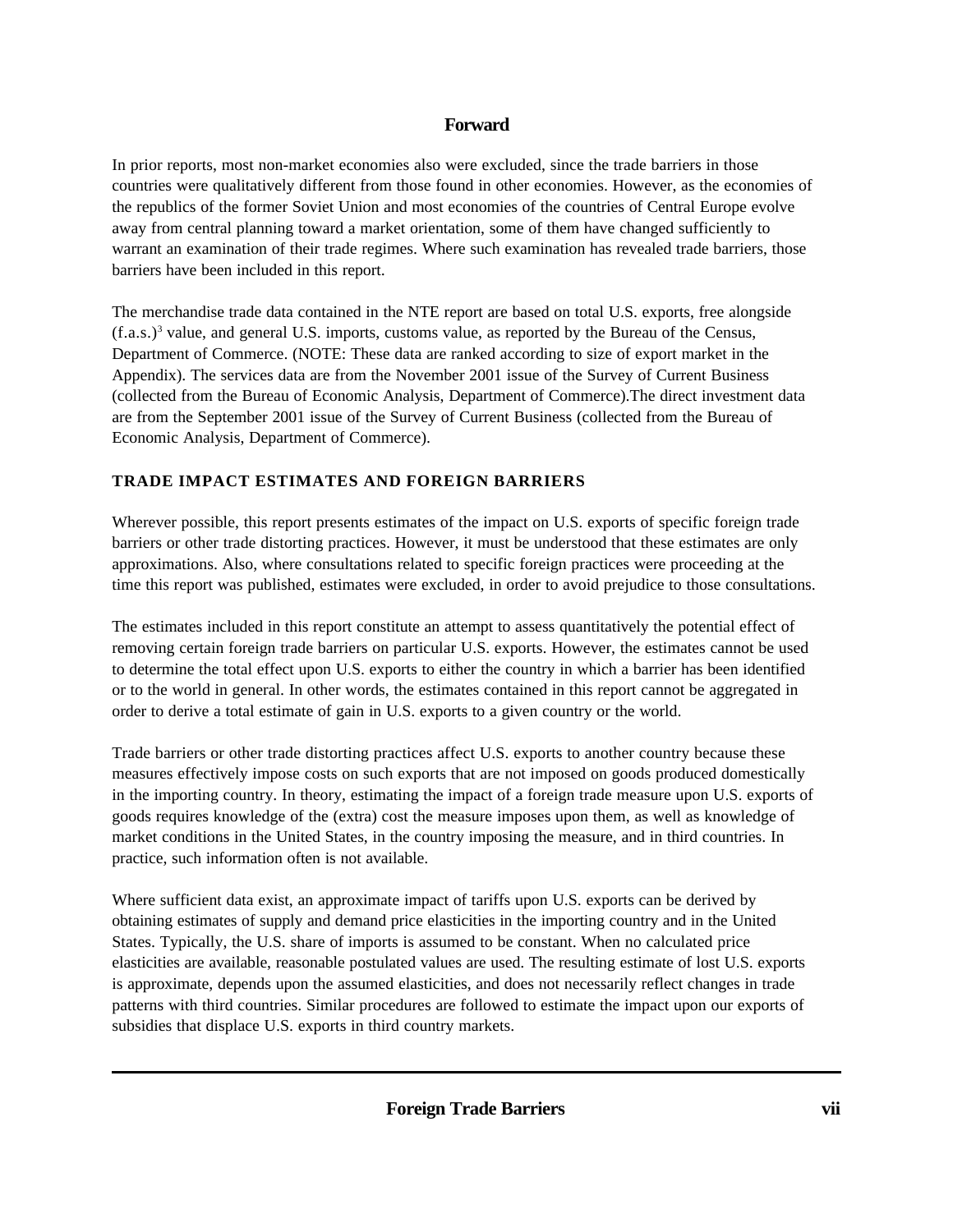The task of estimating the impact of nontariff measures on U.S. exports is far more difficult, since there is no readily available estimate of the additional cost these restrictions impose upon imports. Quantitative restrictions or import licenses limit (or discourage) imports and thus raise domestic prices, much as a tariff does. However, without detailed information on price differences between countries and on relevant supply and demand conditions, it is difficult to derive the estimated effects of these measures upon U.S. exports. Similarly, it is difficult to quantify the impact upon U.S. exports (or commerce) of other foreign practices such as government procurement policies, nontransparent standards, or inadequate intellectual property rights protection.

In some cases, particular U.S. exports are restricted by both foreign tariff and nontariff barriers. For the reasons stated above, it may be difficult to estimate the impact of such nontariff barriers on U.S. exports. When the value of actual U.S. exports is reduced to an unknown extent by one or more than one nontariff measure, it then becomes derivatively difficult to estimate the effect of even the overlapping tariff barriers on U.S. exports.

The same limitations that affect the ability to estimate the impact of foreign barriers upon U.S. goods exports apply to U.S. services exports. Furthermore, the trade data on services exports are extremely limited and of questionable reliability. For these reasons, estimates of the impact of foreign barriers on trade in services also are difficult to compute.

With respect to investment barriers, there are no accepted techniques for estimating the impact of such barriers on U.S. investment flows. For this reason, no such estimates are given in this report. The NTE report includes generic government regulations and practices which are not product-specific. These are among the most difficult types of foreign practices for which to estimate trade effects.

In the context of trade actions brought under U.S. law, estimations of the impact of foreign practices on U.S. commerce are substantially more feasible. Trade actions under U.S. law are generally product-specific and therefore more tractable for estimating trade effects. In addition, the process used when a specific trade action is brought will frequently make available non-U.S. Government data (U.S. company or foreign sources) otherwise not available in the preparation of a broad survey such as this report.

In some cases, industry valuations estimating the financial effects of barriers are contained in the report. The methods computing these valuations are sometimes uncertain. Hence, their inclusion in the NTE report should not be construed as a U.S. Government endorsement of the estimates they reflect.

March 29, 2002

#### **Endnotes**

1. The current NTE report covers only those financial services-related market access issues brought to the attention of USTR by outside sources. For the reader interested in a more comprehensive discussion of financial services barriers, the Treasury Department publishes quadrennially the National Treatment Study. Prepared in collaboration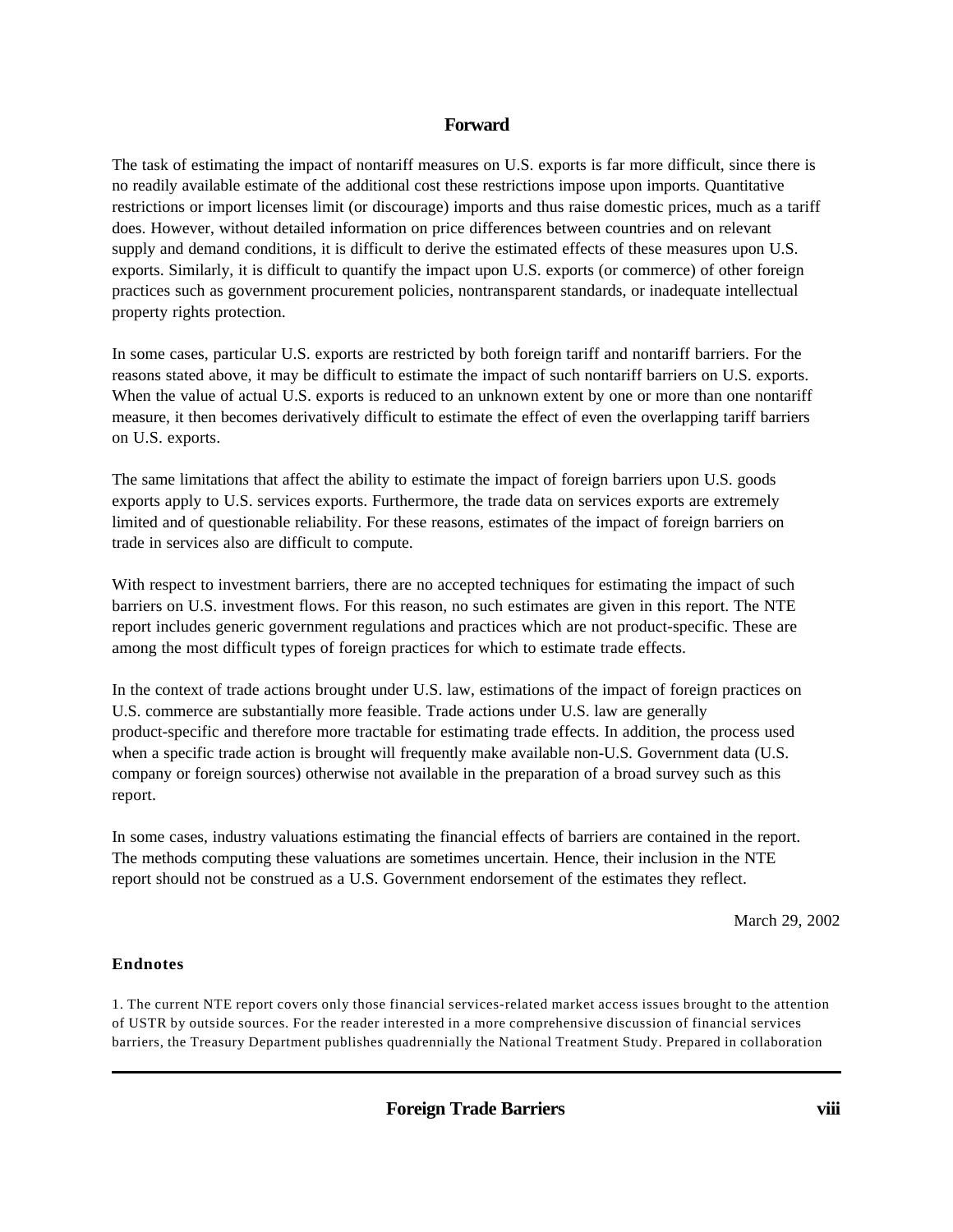with the Secretary of State, the Office of the Comptroller of the Currency, the Federal Reserve Board, the Federal Deposit Insurance Corporation, the Securities and Exchange Commission, and the Department of Commerce, the Study analyzes in detail treatment of U.S. commercial banks and securities firms in foreign markets. It is intended as an authoritative reference for assessing financial services regimes abroad.

2. Corruption takes many forms, and can affect trade in many different ways. In many countries, it affects customs practices and decisions on the award of government procurement contracts. If left unchecked, bribery and corruption can negate market access gained through trade negotiations, undermine the foundations of the international trading system, and frustrate broader reforms and economic stabilization programs. U.S. firms also report that demands for "facilitation payments" from foreign customs officials can be an every-day element of the customs importation process.

Information on specific problems associated with bribery and corruption is difficult to obtain, particularly since perpetrators go to great lengths to conceal their activities. Nevertheless, a consistent complaint from U.S. firms is that they have experienced situations that suggest corruption has played a role in the award of foreign contracts. This is particularly true in large infrastructure projects. Since the United States enacted the Foreign Corrupt Practices Act (FCPA) in 1977, U.S. companies have been prohibited from bribing foreign public officials.

The United States Government has been well aware of the discrepancy between U.S. law and that of its competitors, and has taken a leading role in addressing bribery and corruption in international business transactions with its trading partners at the Organization for Economic Cooperation and Development (OECD). With the strong urging of the United States, at the 1996 OECD Ministerial meeting, Ministers committed to take steps to eliminate the tax deductibility in their countries of bribes to foreign public officials, to criminalize bribery, and to examine methods to accomplish those objectives. In November 1997, negotiators from thirty-four countries (the twenty-nine OECD member states and five other nations (Argentina, Brazil, Bulgaria, Chile and the Slovak Republic)) adopted the Convention on Combating Bribery of Foreign Public Officials in International Business Transactions which criminalized bribery. The Convention was signed by representatives of thirty-three participating countries on December 17, 1997 in Paris. The Convention entered into force on February 15, 1999, for twelve of the 34 signatories that had deposited instruments of ratification with the OECD. As of February 21, 2002, thirty-two signatories had adopted legislation implementing the Convention.

In March 1996, countries in the Western Hemisphere concluded negotiation of the Inter-American Convention Against Corruption. This Convention, a direct result of the Summit of the Americas Plan of Action, requires that parties criminalize bribery throughout the region, and describes criminalization using language modeled on the FCPA. The Convention entered into force in March 1997. The United States signed the Convention on June 2, 1996, deposited its instrument of ratification with the OAS on September 29, 2000, and is now a Party to the Convention. Of its twenty-six signatories, the United States was the twentieth to deposit its instrument of ratification. Meanwhile, the Organization of American States is working on a set of model laws that ratifying countries can use to implement the Convention. In addition, the OAS Working Group on Probity and Public Ethics is considering mechanisms to monitor implementation of the Convention.

The United States is an active participant in the Southeastern Europe Stability Pact. Countries in the region have agreed to a Compact and Plan of Action in which they commit themselves to take specific anti-corruption actions, including improving transparency in government procurement.

Corruption takes many forms, and in many countries is a basic element of customs practices and also presents significant problems in decisions on the award of government procurement contracts. Bribery and corruption can